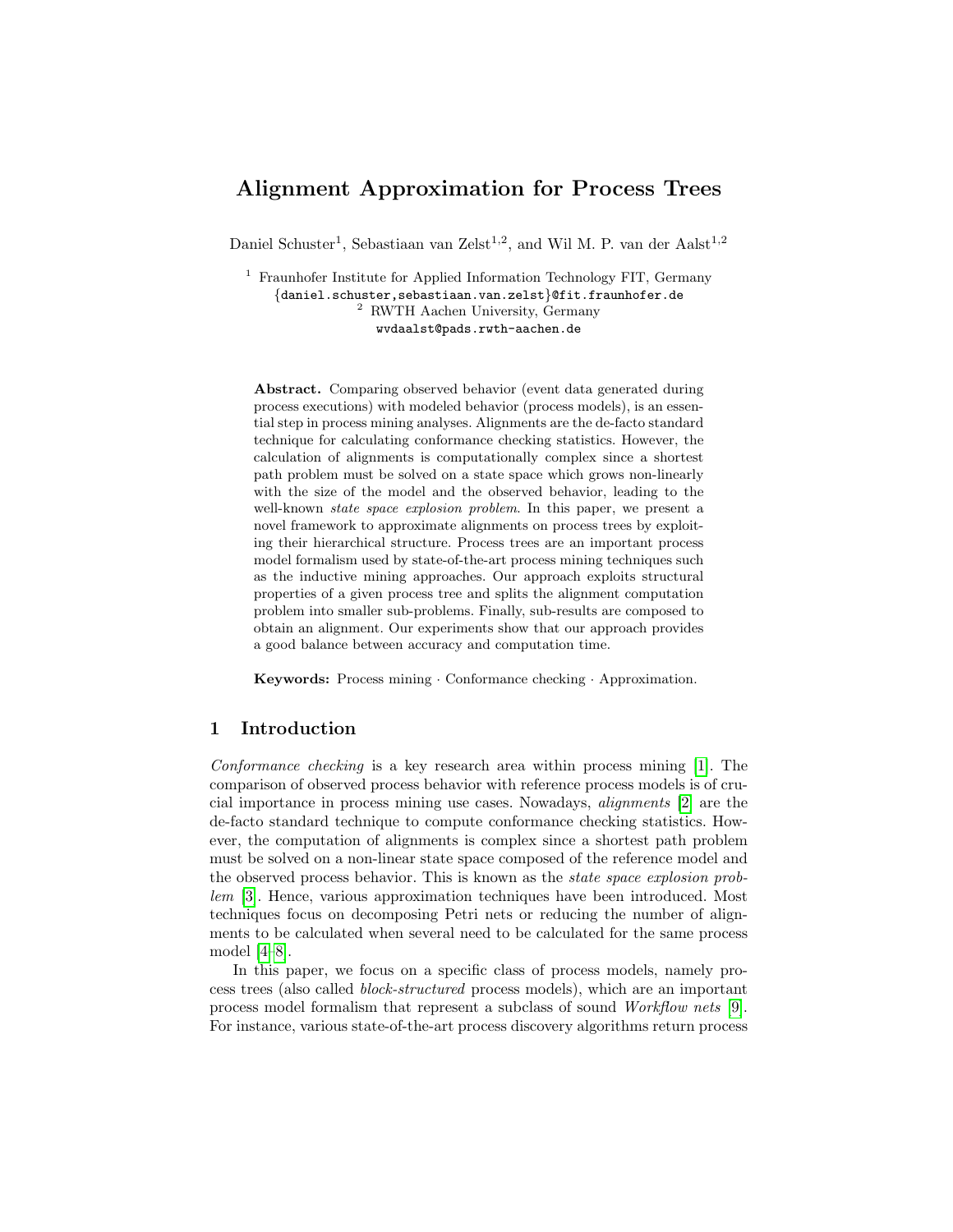trees [\[9–](#page-11-5)[11\]](#page-11-6). In this paper, we introduce an alignment approximation approach for process trees that consists of two main phases. First, our approach splits the problem of alignments into smaller sub-problems along the tree hierarchy. Thereby, we exploit the hierarchical structure of process trees and their semantics. Moreover, the definition of sub-problems is based on a gray-box view on the corresponding subtrees since we use a simplified/abstract view on the subtrees to recursively define the sub-problems along the tree hierarchy. Such sub-problems can then be solved individually and in parallel. Secondly, we recursively compose an alignment from the sub-results for the given process tree and observed process behavior. Our experiments show that our approach provides a good balance between accuracy and computation effort.

The remainder is structured as follows. In [Section 2,](#page-1-0) we present related work. In [Section 3,](#page-2-0) we present preliminaries. In [Section 4,](#page-5-0) we present the formal framework of our approach. In [Section 5,](#page-6-0) we introduce our alignment approximation approach. In [Section 6,](#page-9-0) we present an evaluation. [Section 7](#page-10-0) concludes the paper.

# <span id="page-1-0"></span>2 Related Work

In this section, we present related work regarding alignment computation and approximation. For a general overview of conformance checking, we refer to [\[3\]](#page-11-2).

Alignments have been introduced in [\[2\]](#page-11-1). In [\[12\]](#page-11-7) it was shown that the computation is reducible to a shortest path problem and the solution of the problem using the  $A^*$  algorithm is presented. In [\[13\]](#page-11-8), the authors present an improved heuristic that is used in the shortest path search. In [\[14\]](#page-11-9), an alignment approximation approach based on approximating the shortest path is presented.

A generic approach to decompose Petri nets into multiple sub-nets is introduced in [\[15\]](#page-11-10). Further, the application of such decomposition to alignment computation is presented. In contrast to our approach, the technique does not return an alignment. Instead, only partial alignments are calculated, which are used, for example, to approximate an overall fitness value. In [\[4\]](#page-11-3), an approach to calculate alignments based on Petri net decomposition [\[15\]](#page-11-10) is presented that additionally guarantees optimal fitness values and optionally returns an alignment. Comparing both decomposition techniques with our approach, we do not calculate sub-nets because we simply use the given hierarchical structure of a process tree. Moreover, our approach always returns a valid alignment.

In [\[5\]](#page-11-11), an approach is presented that approximates alignments for an event log by reducing the number of alignments being calculated based on event log sampling. Another technique based on event log sampling is presented in [\[8\]](#page-11-4) where the authors explicitly approximate conformance results, e.g., fitness, rather than alignments. In contrast to our proposed approach, alignments are not returned. In [\[6\]](#page-11-12) the authors present an approximation approach that explicitly focuses on approximating multiple optimal alignments. Finally, in [\[7\]](#page-11-13), the authors present a technique to reduce a given process model and an event log s.t. the original behavior of both is preserved as much as possible. In contrast, the proposed approach in this paper does not modify the given process model and event log.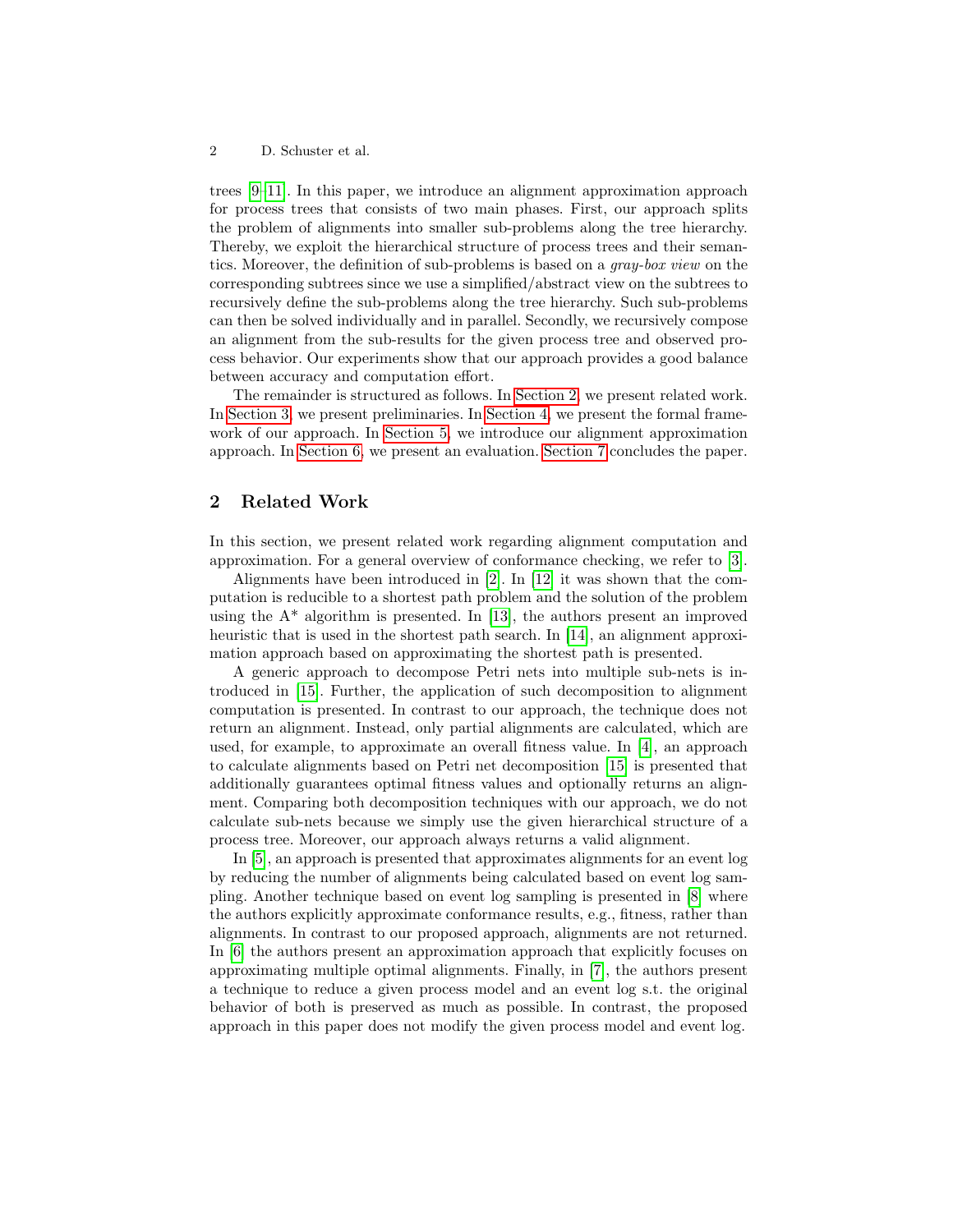<span id="page-2-1"></span>Table 1: Example of an event log from an order process

|     |    | Event-id Case-id Activity name                | Timestamp                       | .        |
|-----|----|-----------------------------------------------|---------------------------------|----------|
| .   | .  | $\cdots$                                      | .                               | $\cdots$ |
| 200 | 13 | create order $(c)$                            | $2020 - 01 - 02$ 15:29 $\cdots$ |          |
| 201 | 27 | receive payment (r) 2020-01-02 15:44 $\cdots$ |                                 |          |
| 202 | 43 | dispatch order (d) 2020-01-02 $16:29 \cdots$  |                                 |          |
| 203 | 13 | $pack\ order(p)$                              | $2020 - 01 - 02$ 19:12 $\cdots$ |          |
|     |    |                                               |                                 |          |

### <span id="page-2-0"></span>3 Preliminaries

We denote the power set of a given set X by  $\mathcal{P}(X)$ . A multi-set over a set X allows multiple appearances of the same element. We denote the universe of multi-sets for a set X by  $\mathcal{B}(X)$  and the set of all sequences over X as  $X^*$ , e.g.,  $\langle a, b, b \rangle \in \{a, b, c\}^*$ . For a given sequence  $\sigma$ , we denote its length by  $|\sigma|$ . We denote the empty sequence by  $\langle \rangle$ . We denote the set of all possible permutations for given  $\sigma \in X^*$  by  $\mathbb{P}(\sigma) \subseteq X^*$ . Given two sequences  $\sigma$  and  $\sigma'$ , we denote the concatenation of these two sequences by  $\sigma \cdot \sigma'$ . We extend the  $\cdot$  operator to sets of sequences, i.e., let  $S_1, S_2 \subseteq X^*$  then  $S_1 \cdot S_2 = \{\sigma_1 \cdot \sigma_2 \mid \sigma_1 \in S_1 \land \sigma_2 \in S_2\}$ . For traces  $\sigma, \sigma'$ , the set of all interleaved sequences is denoted by  $\sigma \circ \sigma'$ , e.g.,  $\langle a, b \rangle \circ \langle c \rangle = \{ \langle a, b, c \rangle, \langle a, c, b \rangle, \}$  $\langle c, a, b \rangle$ . We extend the  $\diamond$  operator to sets of sequences. Let  $S_1, S_2 \subseteq X^*, S_1 \diamond S_2$ denotes the set of interleaved sequences, i.e.,  $S_1 \otimes S_2 = \bigcup_{\sigma_1 \in S_1, \sigma_2 \in S_2} \sigma_1 \otimes \sigma_2$ .

For  $\sigma \in X^*$  and  $X' \subseteq X$ , we recursively define the projection function  $\sigma \downarrow_{X'} : X^* \to Y$  $(X')^*$  with:  $\langle\rangle_{\downarrow_{X'}} = \langle\rangle, (\langle x\rangle \cdot \sigma)_{\downarrow_{X'}} = \langle x\rangle \cdot \sigma_{\downarrow_{X'}}$  if  $x \in X'$  and  $(\langle x\rangle \cdot \sigma)_{\downarrow_{X'}} = \sigma_{\downarrow_{X'}}$  else.

Let  $t=(x_1,\ldots,x_n)\in X_1\times\ldots\times X_n$  be an *n*-tuple over *n* sets. We define projection functions that extract a specific element of t, i.e.,  $\pi_1(t)=x_1,\ldots,\pi_n(t)=x_n$ , e.g.,  $\pi_2((a, b, c)) = b$ . Analogously, given a sequence of length m with n-tuples  $\sigma = \langle (x_1^1, \ldots, x_n^1), \ldots, (x_1^m, \ldots, x_n^m) \rangle$ , we define  $\pi_1^*(\sigma) = \langle x_1^1, \ldots, x_1^m \rangle, \ldots, \pi_n^*(\sigma) =$  $\langle x_n^1, \ldots, x_n^m \rangle$ . For instance,  $\pi_2^* \big( \langle (a, b), (a, c), (b, a) \rangle \big) = \langle b, c, a \rangle$ .

#### 3.1 Event Logs

Process executions leave event data in information systems. An event describes the execution of an activity for a particular case/process instance. Consider [Table 1](#page-2-1) for an example of an *event log* where each event contains the executed activity, a timestamp, a case-id and potentially further attributes. Since, in this paper, we are only interested in the sequence of activities executed, we define an event log as a multi-set of sequences. Such sequence is also referred to as a trace.

**Definition 1 (Event log).** Let A be the universe of activities. L∈ $\mathcal{B}(\mathcal{A}^*)$  is an event log.

#### 3.2 Process Trees

Next, we define the syntax and semantics of process trees.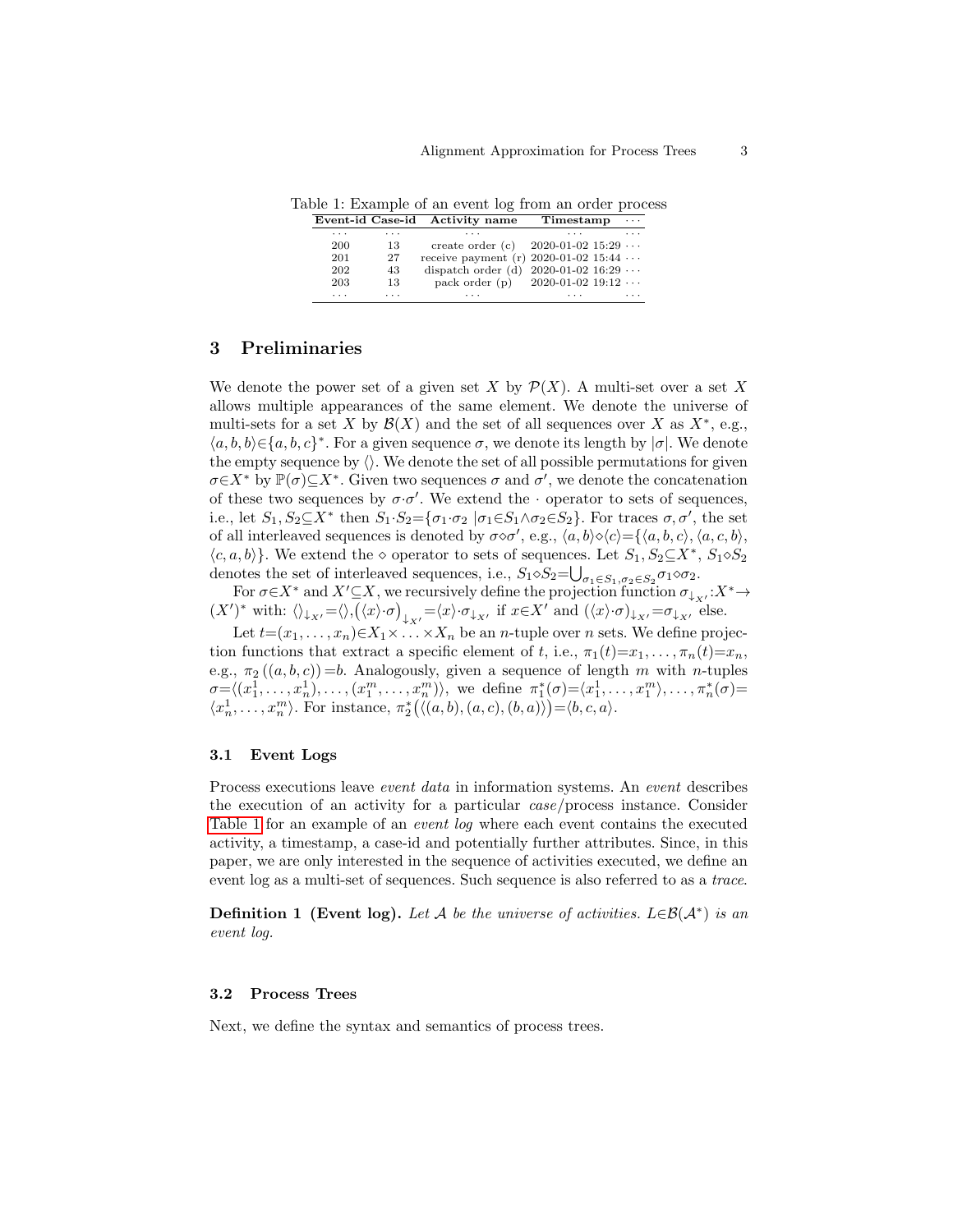<span id="page-3-0"></span>

Fig. 1: Process tree  $T_0 = (\{n_o, \ldots, n_{4.4}\}, \{(n_0, n_{1.1}), \ldots, (n_{3.2}, n_{4.4})\}, \lambda, n_0)$  with  $\lambda(n_0) = \rightarrow, \ldots, \lambda(n_{4.4}) = d$ 

**Definition 2 (Process Tree Syntax).** Let  $A$  be the universe of activities and  $\tau \notin \mathcal{A}$ . Let  $\bigoplus = \{\rightarrow, \times, \land, \circ\}$  be the set of process tree operators. We define a process tree  $T=(V, E, \lambda, r)$  consisting of a totally ordered set of nodes V, a set of edges E, a labeling function  $\lambda:V\to\mathcal{A}\cup\{\tau\}\cup\bigoplus$  and a root node r∈V.

- $({n}, {}, {\})$ ,  $\lambda$ , n) with  $\lambda$ (n) $\in$ A $\cup$ { $\tau$ } is a process tree
- given k>1 process trees  $T_1=(V_1, E_1, \lambda_1, r_1), \ldots, T_k=(V_k, E_k, \lambda_k, r_k), T=(V,$  $E, \lambda, r$ ) is a process tree s.t.:
	- $V = V_1 \cup \ldots \cup V_k \cup \{r\}$  (assume  $r \notin V_1 \cup \ldots \cup V_k$ )
	- $E = E_1 \cup \ldots \cup E_k \cup \{(r, r_1), \ldots, (r, r_k)\}\$
	- $\lambda(x)=\lambda_j(x)$   $\forall j\in\{1,\ldots,k\}$  $\forall x\in V_j, \lambda(r)\in\{\rightarrow,\wedge,\times\}$
- given two process trees  $T_1 = (V_1, E_1, \lambda_1, r_1)$  and  $T_2 = (V_2, E_2, \lambda_2, r_2)$ ,  $T = (V, E, r_1, r_2)$  $(\lambda, r)$  is a process tree s.t.:
	- $V = V_1 \cup V_2 \cup \{r\}$  (assume  $r \notin V_1 \cup V_2$ )
	- $E=E_1\cup E_2\cup\{(r,r_1),(r,r_2)\}\$
	- $\lambda(x)=\lambda_1(x)$  if  $x\in V_1, \lambda(x)=\lambda_2(x)$  if  $x\in V_2, \lambda(r)=\emptyset$

In [Figure 1,](#page-3-0) we depict an example process tree  $T_0$  that can alternatively be represented textually due to the totally ordered node set, i.e.,  $T_0 \hat{=} \rightarrow (\circlearrowleft(\times(\rightarrow(a, b)),$  $\wedge$ (c, d)),  $\tau$ ),  $\wedge$ (e, a)). We denote the universe of process trees by T. The degree d indicates the number of edges connected to a node. We distinguish between incoming  $d^+$  and outgoing edges  $d^-$ , e.g.,  $d^+(n_{2.1})=1$  and  $d^-(n_{2.1})=2$ . For a tree  $T=(V, E, \lambda, r)$ , we denote its leaf nodes by  $T^{L} = \{v \in V | d^-(v)=0\}$ . The child function  $c^T: V \to V^*$  returns a sequence of child nodes according to the order of V, i.e.,  $c^T(v) = \langle v_1, \ldots, v_j \rangle$  s.t.  $(v, v_1), \ldots, (v, v_j) \in E$ . For instance,  $c^T(n_{1,1}) = \langle n_{2,1}, \ldots, n_{N} \rangle$  $n_{2.2}$ ). For  $T=(V, E, \lambda, r)$  and a node  $v \in V$ ,  $\Delta^T(v)$  returns the corresponding tree T' s.t. v is the root node, i.e.,  $T'=(V', E', \lambda', v)$ . Consider  $T_0$ ,  $\Delta^{T_0}(n_{1,1})=T_1$  as highlighted in [Figure 1.](#page-3-0) For process tree  $T \in \mathcal{T}$ , we denote its height by  $h(T) \in \mathbb{N}$ .

Definition 3 (Process Tree Semantics). For given  $T=(V, E, \lambda, r) \in \mathcal{T}$ , we define its language  $\mathcal{L}(T) \subseteq A^*$ .

 $-$  if  $\lambda(r)=a\in\mathcal{A}$ ,  $\mathcal{L}(T)=\{\langle a\rangle\}$ 

- if  $\lambda(r)=\tau$ ,  $\mathcal{L}(T)=\{\langle\rangle\}$
- $-$  if  $\lambda(r) \in \{\rightarrow, \times, \land\}$  with  $c^T(r) = \langle v_1, \dots, v_k \rangle$ 
	- with  $\lambda(r) = \rightarrow$ ,  $\mathcal{L}(T) = \mathcal{L}(\Delta^T(v_1)) \cdot \ldots \cdot \mathcal{L}(\Delta^T(v_k))$
	- with  $\lambda(r) = \wedge$ ,  $\mathcal{L}(T) = \mathcal{L}(\Delta^T(v_1)) \diamond \ldots \diamond \mathcal{L}(\Delta^T(v_k))$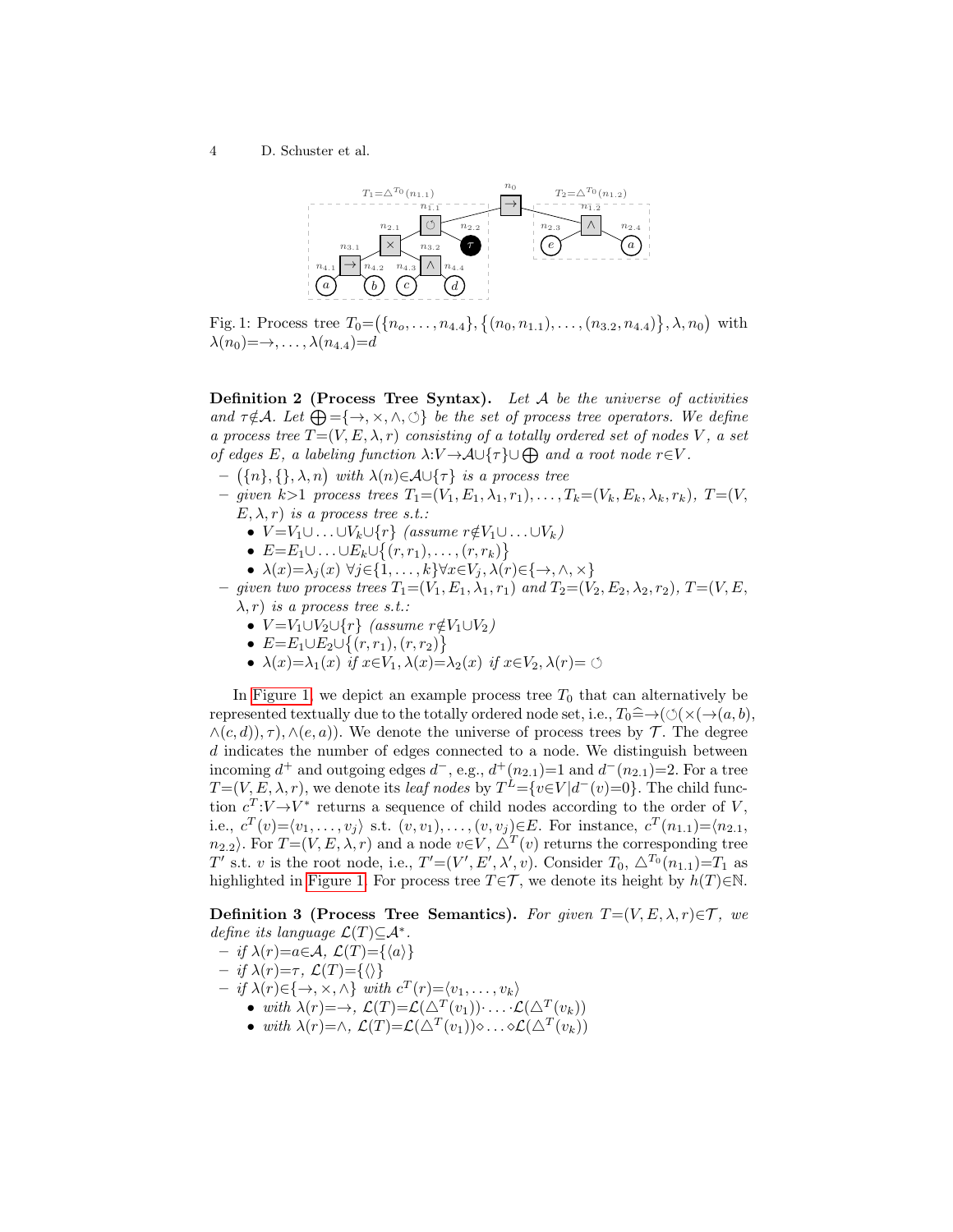<span id="page-4-0"></span>

| trace part $\mathbb{E}$ |           |           |           |                                                                                                                                |           |                                                     |           |
|-------------------------|-----------|-----------|-----------|--------------------------------------------------------------------------------------------------------------------------------|-----------|-----------------------------------------------------|-----------|
| $ model\ part $         | $n_{4.1}$ | $n_{4.2}$ | $n_{2.2}$ | $n_{\rm 4.4}$<br>$\lambda(n_{4.1}) = a \lambda(n_{4.2}) = b \lambda(n_{2.2}) = \tau \lambda(n_{4.4}) = d \lambda(n_{4.3}) = c$ | $n_{4.3}$ | $n_{2.4}$<br>$\lambda(n_{2.4})=a \lambda(n_{2.3})=$ | $n_{2,3}$ |

Fig. 2: Optimal alignment  $\gamma = \langle (a, n_{4.1}), \ldots, (\gg, n_{2.3}) \rangle$  for  $\langle a, b, c, f \rangle$  and  $T_0$ 

• with 
$$
\lambda(r) = \times
$$
,  $\mathcal{L}(T) = \mathcal{L}(\Delta^T(v_1)) \cup ... \cup \mathcal{L}(\Delta^T(v_k))$ 

 $\begin{array}{l} \hspace{0.15cm} \textit{--}\hspace{0.15cm} \textit{if} \hspace{0.15cm} \lambda(r) = \circlearrowleft \textit{with} \hspace{0.15cm} \textit{c}^T(r) = \langle v_1, v_2 \rangle, \hspace{0.15cm} \mathcal{L}(T) = \{ \sigma_1 \cdot \sigma_1' \cdot \sigma_2 \cdot \sigma_2' \; \textit{or} \; \ \textit{or} \; \ \textit{or} \; \textit{c} \in \mathcal{L}(\triangle^T(v_1)) \} \wedge \forall 1 \leq i \leq m-1 \big( \sigma_i' \in$  $\cdots$  $\sigma_m \mid m \geq 1 \wedge \forall 1 \leq i \leq m$  $\sigma_i \in \mathcal{L}(\triangle^T(v_1))$ )  $\wedge \forall 1 \leq i \leq m-1$  $(\sigma'_i \in \mathcal{L}(\triangle^T(v_2)))$ }

In this paper, we assume binary process trees as input for our approach, i.e, every node has two or none child nodes, e.g.,  $T_0$ . Note that every process tree can be easily converted into a language equivalent binary process tree [\[9\]](#page-11-5).

#### 3.3 Alignments

Alignments [\[12\]](#page-11-7) map observed behavior onto modeled behavior specified by pro-cess models. [Figure 2](#page-4-0) visualizes an alignment for the trace  $\langle a, b, c, f \rangle$  and  $T_0$ [\(Figure 1\)](#page-3-0). The first row corresponds to the given trace ignoring the skip symbol  $\gg$ . The second row (ignoring  $\gg$ ) corresponds to a sequence of leaf nodes s.t. the corresponding sequence of labels (ignoring  $\tau$ ) is in the language of the process tree, i.e.,  $\langle a, b, d, c, a, e \rangle \in \mathcal{L}(T_0)$ . Each column represents an alignment move. The first two are *synchronous moves* since the activity and the leaf node label are equal. The third and fourth are model moves because  $\gg$  is in the log part. Moreover, the third is an invisible model move since the leaf node label is  $\tau$  and the fourth is a *visible* model move since the label represents an activity. Visible model moves indicate that an activity should have taken place w.r.t. the model. The sixth is a log move since the trace part contains  $\gg$ . Log moves indicate observed behavior that should not occur w.r.t. the model. Note that we alternatively write  $\gamma \widehat{=} \langle (a, a), \ldots, (\gg, e) \rangle$  using their labels instead of leaf nodes.

**Definition 4 (Alignment).** Let A be the universe of activities,  $\sigma \in A^*$  be a trace and  $T=(V, E, \lambda, r) \in \mathcal{T}$  be a process tree with leaf nodes  $T^L$ . Note that  $\gg, \tau \notin \mathcal{A}$ . A sequence  $\gamma \in ((\mathcal{A} \cup \{\gg\}) \times (T^L \cup \{\gg\}))^*$  with length n=| $\gamma$ | is an alignment iff: 1.  $\sigma = \pi_1^*(\gamma)_{\downarrow A}$ 

2.  $\langle \lambda(\pi_2(\gamma(1))), \ldots, \lambda(\pi_2(\gamma(n))) \rangle$  $\downarrow_{\mathcal{A}} \in \mathcal{L}(T)$ 

3. 
$$
(\gg, \gg)\notin \gamma
$$
 and  $(a, v)\notin \gamma \forall a \in \mathcal{A} \forall v \in T^L(a \neq \lambda(v))$ 

For a given process tree and a trace, many alignments exist. Thus, costs are assigned to alignment moves. In this paper, we assume the standard cost function. Synchronous and invisible model moves are assigned cost 0, other moves are assigned cost 1. An alignment with minimal costs is called optimal. For a process tree T and a trace  $\sigma$ , we denote the set of all possible alignments by  $\Gamma(\sigma, T)$ . In this paper, we assume a function  $\alpha$  that returns for given  $T \in \mathcal{T}$  and  $\sigma \in \mathcal{A}^*$ an optimal alignment, i.e.,  $\alpha(\sigma, T) \in \Gamma(\sigma, T)$ . Since process trees can be easily converted into Petri nets [\[1\]](#page-11-0) and the computation of alignments for a Petri net was shown to be reducible to a shortest path problem [\[12\]](#page-11-7), such function exists.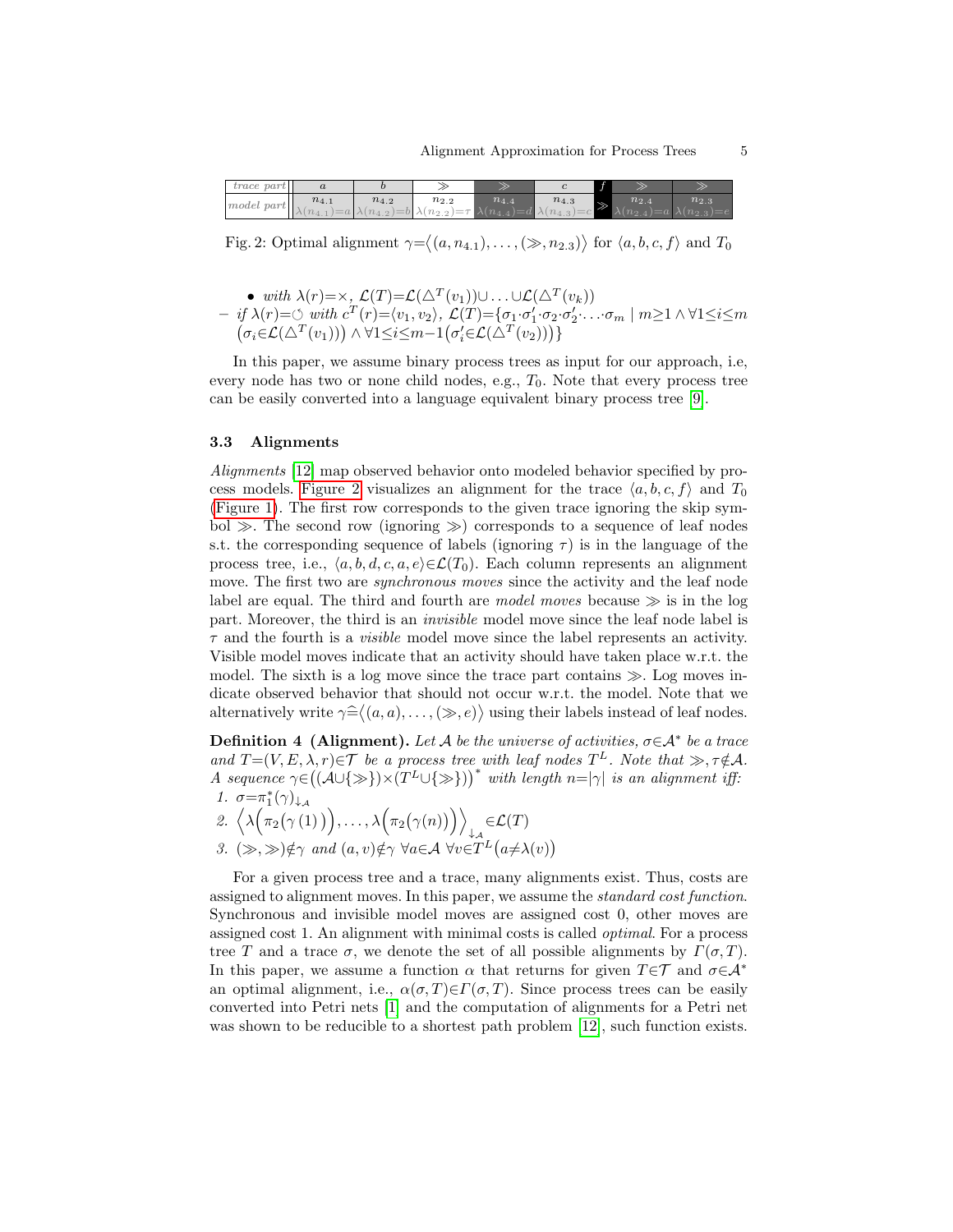### <span id="page-5-0"></span>4 Formal Framework

In this section, we present a general framework that serves as the basis for the proposed approach. The core idea is to recursively divide the problem of alignment calculation into multiple sub-problems along the tree hierarchy. Subsequently, we recursively compose partial sub-results to an alignment.

Given a trace and tree, we recursively split the trace into sub-traces and assign these to subtrees along the tree hierarchy. During splitting/assigning, we regard the semantics of the current root node's operator. We recursively split until we can no longer split, e.g., we hit a leaf node. Once we stop splitting, we calculate optimal alignments for the defined sub-traces on the assigned subtrees, i.e., we obtain sub-alignments. Next, we recursively compose the sub-alignments to a single alignment for the parent subtree. Thereby, we consider the semantics of the current root process tree operator. Finally, we obtain a valid, but not necessarily optimal, alignment for the initial given tree and trace since we regard the semantics of the process tree during splitting/assigning and composing.

Formally, we can express the splitting/assigning as a function. Given a trace  $\sigma \in \mathcal{A}^*$  and  $T=(V, E, \lambda, r) \in \mathcal{T}$  with subtrees  $T_1$  and  $T_2$ ,  $\psi$  splits the trace  $\sigma$  into k sub-traces  $\sigma_1, \ldots, \sigma_k$  and assigns each sub-trace to either  $T_1$  or  $T_2$ .

<span id="page-5-1"></span>
$$
\psi(\sigma, T) \in \left\{ \langle (\sigma_1, T_{i_1}), \ldots, (\sigma_k, T_{i_k}) \rangle \mid i_1, \ldots, i_k \in \{1, 2\} \land \sigma_1 \cdot \ldots \cdot \sigma_k \in \mathbb{P}(\sigma) \right\} \quad (1)
$$

We call a splitting/assignment *valid* if the following additional conditions are satisfied depending on the process tree operator:

- $-$  if  $\lambda(r)=x$ :  $k=1$
- if  $\lambda(r) = \rightarrow : k = 2 \land \sigma_1 \cdot \sigma_2 = \sigma$
- if λ(r)=∧: k=2
- $-$  if  $\lambda(r) = \circledcirc$ :  $k \in \{1, 3, 5, \dots\}$  ∧  $\sigma_1$ · . . . ·  $\sigma_k = \sigma \wedge i_1 = 1 \wedge \forall j \in \{1, \dots, k-1\}$  (( $i_j = 1 \Rightarrow$  $(i_{j+1}=2) \wedge (i_j=2 \Rightarrow i_{j+1}=1)$

Secondly, the calculated sub-alignments are recursively composed to an alignment for the respective parent tree. Assume a tree  $T \in \mathcal{T}$  with sub-trees  $T_1$  and  $T_2$ , a trace  $\sigma \in A^*$ , a valid splitting/assignment  $\psi(\sigma, T)$  , and a sequence of k subalignments  $\langle \gamma_1, \ldots, \gamma_k \rangle$  s.t.  $\gamma_j \in \Gamma(\sigma_j, T_{i_j})$  with  $(\sigma_j, T_{i_j}) = \psi(\sigma, T)(j) \forall j \in \{1, \ldots, k\}.$ The function  $\omega$  composes an alignment for T and  $\sigma$  from the given sub-alignments.

$$
\omega(\sigma, T, \langle \gamma_1, \ldots, \gamma_k \rangle) \in \{ \gamma \mid \gamma \in \Gamma(\sigma, T) \land \gamma_1 \cdot \ldots \cdot \gamma_k \in \mathbb{P}(\gamma) \}
$$
 (2)

By utilizing the definition of process tree semantics, it is easy to show that, given a valid splitting/assignment, such alignment  $\gamma$  returned by  $\omega$  always exists.

The overall, recursive approach is sketched in [Algorithm 1.](#page-6-1) For a given tree  $T$ and trace  $\sigma$ , we create a valid splitting/assignment [\(line 4\)](#page-6-2). Next, we recursively call the algorithm on the determined sub-traces and subtrees [\(line 6\)](#page-6-3). If given thresholds for trace length  $(T<sub>L</sub>)$  or tree height  $(T<sub>H</sub>)$  are reached, we stop splitting and return an optimal alignment [\(line 2\)](#page-6-4). Hence, for the sub-traces created, we eventually obtain optimal sub-alignments, which we recursively compose to an alignment for the parent tree [\(line 7\)](#page-6-5). Finally, we obtain a valid, but not necessarily optimal, alignment for T and  $\sigma$ .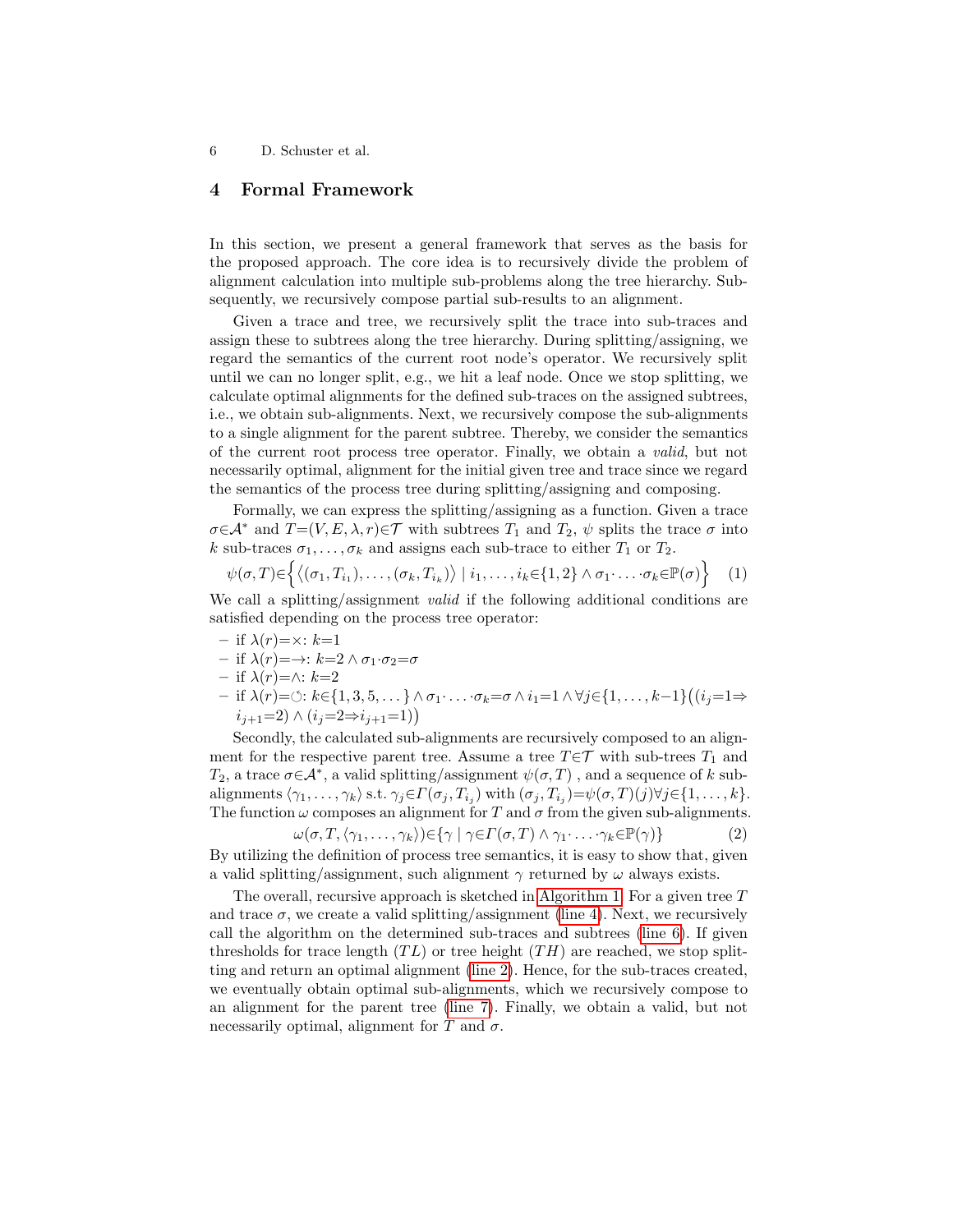Algorithm 1: Approximate alignment

<span id="page-6-4"></span><span id="page-6-2"></span><span id="page-6-1"></span>

|              | input: $T=(V, E, \lambda, r) \in \mathcal{T}, \sigma \in \mathcal{A}^*, TL>1, TH>1$               |                    |
|--------------|---------------------------------------------------------------------------------------------------|--------------------|
|              | begin                                                                                             |                    |
|              | if $ \sigma  \leq TL \vee h(T) \leq TH$ then                                                      |                    |
| $\mathbf{z}$ | return $\alpha(\sigma, T)$ ;                                                                      | optimal alignment  |
| 3            | else                                                                                              |                    |
| 4            | $\psi(\sigma, T) = \langle (\sigma_1, T_{i_1}), \ldots, (\sigma_k, T_{i_k}) \rangle;$             | // valid splitting |
| 5            | for $(\sigma_j, T_{i_j}) \in \langle (\sigma_1, T_{i_1}), \ldots, (\sigma_k, T_{i_k}) \rangle$ do |                    |
| в            | $\gamma_i \leftarrow$ approx. alignment for $\sigma_i$ and $T_{i,j}$ ;                            | // recursion       |
| 7            | $\gamma \leftarrow \omega(\sigma, T, \langle \gamma_1, \ldots, \gamma_k \rangle);$                | composing          |
| 8            | return $\gamma$ :                                                                                 |                    |
|              |                                                                                                   |                    |

<span id="page-6-6"></span><span id="page-6-5"></span><span id="page-6-3"></span>

Fig. 3: Overview of the two main actions of the approximation approach

# <span id="page-6-0"></span>5 Alignment Approximation Approach

Here, we describe our proposed approach, which is based on the formal framework introduced. First, we present an overview. Subsequently, we present specific strategies for splitting/assigning and composing for each process tree operator.

#### 5.1 Overview

For splitting a trace and assigning sub-traces to subtrees many options exist. Moreover, it is inefficient to try out all possible options. Hence, we use a heuristic that guides the splitting/assigning. For each subtree, we calculate four characteristics: the activity labels A, if the empty trace is in the subtree's language, possible start-activities  $SA$  and end-activities  $EA$  of traces in the subtree's language. Thus, each subtree is a *gray-box* since only limited information is available.

Consider the trace to be aligned  $\sigma = \langle d, c, a, b, c, d, a, e \rangle$  and the two subtrees of  $T_0$  with corresponding characteristics depicted in [Figure 3a.](#page-6-6) Since  $T_0$ 's root node is a sequence operator, we need to split  $\sigma$  once to obtain two subtraces according to the semantics. Thus, we have 9 potential splittings positions:  $\langle |_1 d |_2 c |_3 a |_4 b |_5 c |_6 d |_7 a |_8 e |_9 \rangle$ . If we split at position 1, we assign  $\sigma_1 = \langle \rangle$ to the first subtree  $T_1$  and the remaining trace  $\sigma_2 = \sigma$  to  $T_2$ . Certainly, this is not a good decision since we know that  $\langle \rangle \notin \mathcal{L}(T_1)$ , the first activity of  $\sigma_2$  is not a start activity of  $T_2$  and the activities  $b, c, d$  occurring in  $\sigma_2$  are not in  $T_2$ .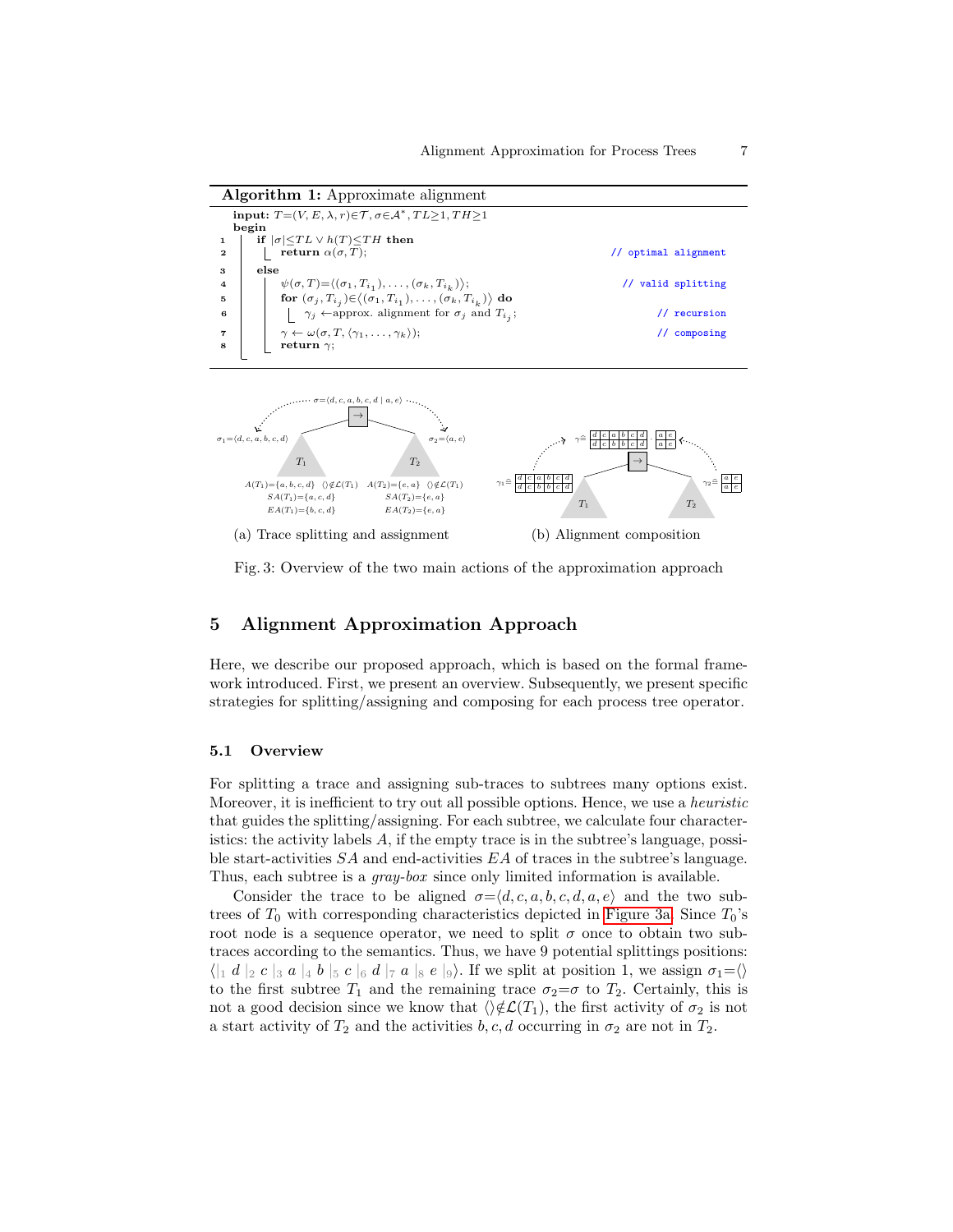Assume we split at position 7 [\(Figure 3a\)](#page-6-6). Then we assign  $\sigma_1 = \langle d, c, a, b, c, d \rangle$ to  $T_1$ . All activities in  $\sigma_1$  are contained in  $T_1$ ,  $\sigma_1$  starts with  $d\in SA(T_1)$  and ends with  $d\in EA(T_1)$ . Further, we obtain  $\sigma_2=\langle a, e \rangle$  whose activities can be replayed in  $T_2$ , and start- and end-activities match, too. Hence, according to the graybox-view, splitting at position 7 is a good choice. Next, assume we receive two alignments  $\gamma_1$  for  $T_1, \sigma_1$  and  $\gamma_2$  for  $T_2, \sigma_2$  [\(Figure 3b\)](#page-6-6). Since  $T_1$  is executed before  $T_2$ , we concatenate the sub-alignments  $\gamma = \gamma_1 \cdot \gamma_2$  and obtain an alignment for  $T_0$ .

#### 5.2 Calculation of Process Tree Characteristics

In this section, we formally define the computation of the four tree characteristics for a given process tree  $T=(V, E, \lambda, r)$ . We define the activity set A as a function, i.e.,  $A:\mathcal{T}\rightarrow\mathcal{P}(\mathcal{A})$ , with  $A(T)=\{\lambda(n) \mid n\in T^L, \lambda(n)\neq\tau\}$ . We recursively define the possible start- and end-activities as a function, i.e.,  $SA:\mathcal{T}\rightarrow\mathcal{P}(\mathcal{A})$  and  $EA:\mathcal{T}\rightarrow\mathcal{P}(\mathcal{A})$ . If T is not a leaf node, we refer to its two subtrees as  $T_1$  and  $T_2$ .

| $\{\lambda(r)\}\$ | if $\lambda(r) \in \mathcal{A}$                                                                                                                                                                                                                                | $\{\lambda(n)\}\$                                                                 | if $\lambda(r) \in \mathcal{A}$                                                                                               |
|-------------------|----------------------------------------------------------------------------------------------------------------------------------------------------------------------------------------------------------------------------------------------------------------|-----------------------------------------------------------------------------------|-------------------------------------------------------------------------------------------------------------------------------|
|                   | if $\lambda(r) = \tau$                                                                                                                                                                                                                                         |                                                                                   | if $\lambda(r) = \tau$                                                                                                        |
| $SA(T_1)$         | if $\lambda(r) = \rightarrow \wedge \langle \rangle \notin \mathcal{L}(T_1)$                                                                                                                                                                                   | $EA(T_2)$                                                                         | if $\lambda(r) = \rightarrow \wedge \langle \rangle \notin \mathcal{L}(T_2)$                                                  |
|                   | $\begin{aligned} SA(T) {=} & \begin{cases} SA(T_1) {\cup} SA(T_2) & \text{if } \lambda(r) {=} {\rightarrow} \wedge \langle \rangle {\in} \mathcal{L}(T_1) \\ SA(T_1) {\cup} SA(T_2) & \text{if } \lambda(r) {\in} \{\wedge,\times\} \end{cases} \end{aligned}$ |                                                                                   | $EA(T) = \Big\{ EA(T_1) \cup EA(T_2) \text{ if } \lambda(r) = \rightarrow \wedge \langle \rangle \in \mathcal{L}(T_2) \Big\}$ |
|                   |                                                                                                                                                                                                                                                                | $\boxed{EA(T_1) \cup EA(T_2)} \quad \text{if} \ \lambda(r){\in}\{\wedge,\times\}$ |                                                                                                                               |
| $SA(T_1)$         | if $\lambda(r){=}\odot\wedge\langle\rangle\notin\mathcal{L}(T_1)$                                                                                                                                                                                              | $E A(T_1)$                                                                        | if $\lambda(r){=}\textcircled{\scriptsize\wedge}\langle\rangle\!\notin\! \mathcal{L}(T_1)$                                    |
|                   | $\mathcal{S}_{A(T_1)\cup SA(T_2)}$ if $\lambda(r) = \bigcirc \wedge \langle \rangle \in \mathcal{L}(T_1)$                                                                                                                                                      |                                                                                   | $E A(T_1) \cup E A(T_2)$ if $\lambda(r) = \bigcirc \wedge \langle \rangle \in \mathcal{L}(T_1)$                               |
|                   |                                                                                                                                                                                                                                                                |                                                                                   |                                                                                                                               |

The calculation whether the empty trace is accepted can also be done recursively.

 $-\lambda(r)=\tau \Rightarrow \langle \rangle \in \mathcal{L}(T)$  and  $\lambda(r) \in \mathcal{A} \Rightarrow \langle \rangle \notin \mathcal{L}(T)$  $- \lambda(r) \in \{ \rightarrow, \land \} \Rightarrow \langle \rangle \in \mathcal{L}(T_1) \land \langle \rangle \in \mathcal{L}(T_2) \Leftrightarrow \langle \rangle \in \mathcal{L}(T)$  $- \lambda(r) \in \times \Rightarrow \langle \rangle \in \mathcal{L}(T_1) \vee \langle \rangle \in \mathcal{L}(T_2) \Leftrightarrow \langle \rangle \in \mathcal{L}(T)$ 

 $- \lambda(r) = \circlearrowleft \Rightarrow \langle \rangle \in \mathcal{L}(T_1) \Leftrightarrow \langle \rangle \in \mathcal{L}(T)$ 

### 5.3 Interpretation of Process Tree Characteristics

The decision where to split a trace and the assignment of sub-traces to subtrees is based on the four characteristics per subtree and the process tree operator. Thus, each subtree is a gray-box for the approximation approach since only limited information is available. Subsequently, we explain how we interpret the subtree's characteristics and how we utilize them in the splitting/assigning decision.

Consider [Figure 4](#page-8-0) showing how the approximation approach assumes a given subtree T behaves based on its four characteristics, i.e.,  $A(T)$ ,  $SA(T)$ ,  $EA(T)$ ,  $\langle \rangle \in \mathcal{L}(T)$ . The most liberal *interpretation*  $\mathcal{I}(T)$  of a subtree T can be considered as a heuristic that guides the splitting/assigning. The interpretation  $\mathcal{I}(T)$  depends on two conditions, i.e., if  $\langle \rangle \in \mathcal{L}(T)$  and whether there is an activity that is both, a start- and end-activity, i.e.,  $SA(T) \cap EA(T) \neq \emptyset$ . Note that  $\mathcal{L}(T) \subseteq \mathcal{L}(\mathcal{I}(T))$ holds. Thus, the interpretation is an approximated view on the actual subtree.

In the next sections, we present for each tree operator a splitting/assigning and composing strategy based on the presented subtree interpretation. All strategies return a splitting per recursive call that minimizes the overall edit distance between the sub-traces and the closest trace in the language of the interpretation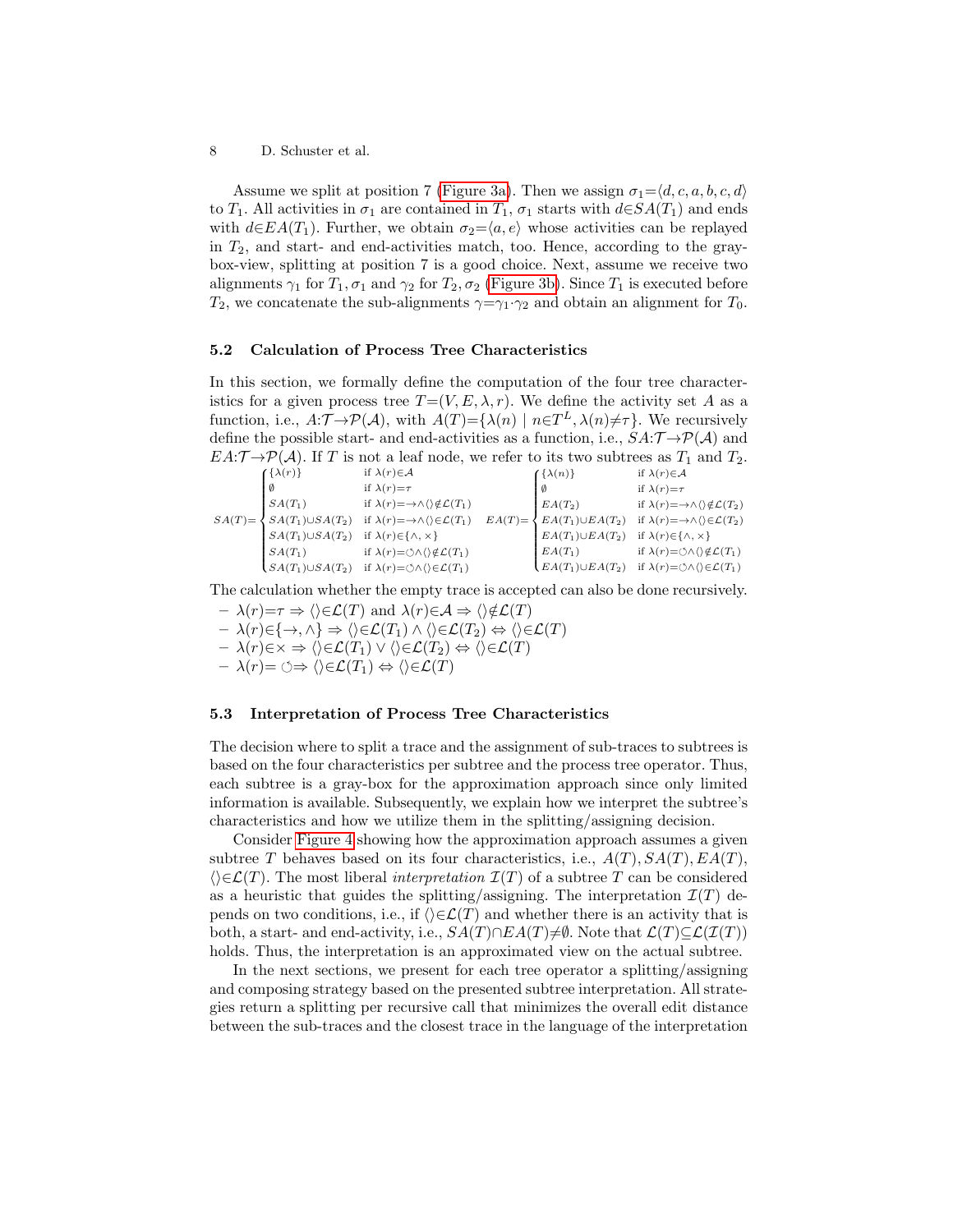<span id="page-8-0"></span>

Fig. 4: Most liberal interpretation  $\mathcal{I}(T)$  of the four characteristics of a process tree  $T \in \mathcal{T}$ . For a set  $X = \{x_1, \ldots, x_n\}$ ,  $\blacktriangle_{\times}(X)$  represents the tree  $\times(x_1, \ldots, x_n)$ 

of the assigned subtrees. For  $\sigma_1, \sigma_2 \in A^*$ , let  $\mathcal{L}(\sigma_1, \sigma_2) \in \mathbb{N} \cup \{0\}$  be the Levenshtein distance [\[16\]](#page-11-14). For given  $\sigma \in \mathcal{A}^*$  and  $T \in \mathcal{T}$ , we calculate a valid splitting  $\psi(\sigma, T)$ =  $\langle (\sigma_1, T_{i_1}), \ldots, (\sigma_j, T_{i_k}) \rangle$  w.r.t. [Eq. \(1\)](#page-5-1) s.t. the sum depicted below is minimal.

<span id="page-8-1"></span>
$$
\sum_{j \in \{1, \ldots, k\}} \left( \min_{\sigma' \in \mathcal{I}(T_{i_j})} \mathcal{L}(\sigma_j, \sigma') \right) \tag{3}
$$

In the upcoming sections, we assume a given trace  $\sigma = \langle a_1, \ldots, a_n \rangle$  and a process tree  $T=(V, E, \lambda, r)$  with subtrees referred to as  $T_1$  and  $T_2$ .

### 5.4 Approximating on Choice Operator

The choice operator is the most simple one since we just need to assign  $\sigma$  to one of the subtrees according to the semantics, i.e., assigning  $\sigma$  either to  $T_1$  or  $T_2$ . We compute the edit distance of  $\sigma$  to the closest trace in  $\mathcal{I}(T_1)$  and in  $\mathcal{I}(T_2)$  and assign  $\sigma$  to the subtree with smallest edit distance according to [Eq. \(3\).](#page-8-1)

Composing an alignment for the choice operator is trivial. Assume we eventually get an alignment  $\gamma$  for the chosen subtree, we just return  $\gamma$  for T.

### 5.5 Approximating on Sequence Operator

When splitting on a sequence operator, we must assign a sub-trace to each subtree according to the semantics. Hence, we calculate two sub-traces:  $\langle (\sigma_1, T_1),$  $(\sigma_2, T_2)$  s.t.  $\sigma_1 \cdot \sigma_2 = \sigma$  according to [Eq. \(3\).](#page-8-1) The optimal splitting/assigning can be defined as an optimization problem, i.e., Integer Linear Programming (ILP).

In general, for a trace with length  $n, n+1$  possible splitting-positions exist:  $\langle \vert_1 a_1 \vert_2 a_2 \vert_3 \ldots \vert_n a_n \vert_{n+1}$ . Assume we split at position 1, this results in  $\langle (\langle \rangle, T_1),(\sigma, T_2) \rangle$ , i.e., we assign  $\langle \rangle$  to  $T_1$  and the original trace  $\sigma$  to  $T_2$ .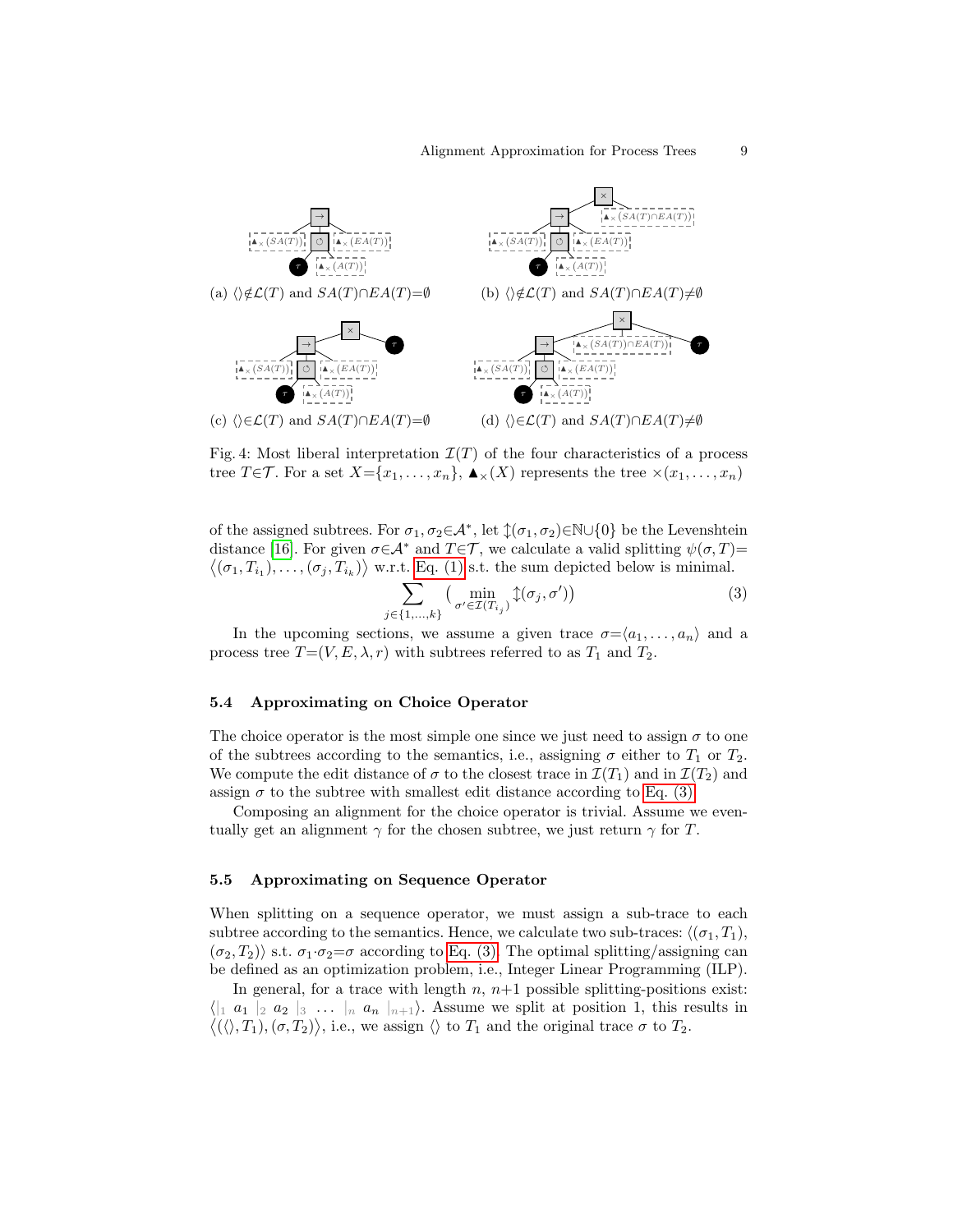Composing the alignment from sub-alignments is straightforward. In general, we eventually obtain two alignments, i.e,  $\langle \gamma_1, \gamma_2 \rangle$ , for  $T_1$  and  $T_2$ . We compose the alignment  $\gamma$  for T by concatenating the sub-alignments, i.e.,  $\gamma = \gamma_1 \cdot \gamma_2$ .

### 5.6 Approximating on Parallel Operator

According to the semantics, we must define a sub-trace for each subtree, i.e.,  $\langle (T_1, \sigma_1), (T_2, \sigma_2) \rangle$ . In contrast to the sequence operator,  $\sigma_1 \cdot \sigma_2 = \sigma$  does not generally hold. The splitting/assignment w.r.t. [Eq. \(3\)](#page-8-1) can be defined as an ILP. In general, each activity can be assigned to one of the subtrees independently.

For example, assume  $\sigma = \langle c, a, d, c, b \rangle$  and  $T \hat{=} \land (\rightarrow (a, b), \circlearrowleft(c, d))$  with subtree  $T_1 \widehat{=} \rightarrow (a, b)$  and  $T_2 \widehat{=} \circlearrowleft(c, d)$ . Below we assign the activities to subtrees.<br>(*c, a, d, c, b*)

$$
\begin{array}{cccccc}\nc, & a, & a, & c, & b \\
T_2 & T_1 & T_2 & T_2 & T_1\n\end{array}
$$

Based on the assignment, we create two sub-traces:  $\sigma_1 = \langle a, b \rangle$  and  $\sigma_2 = \langle c, d, c \rangle$ . Assume that  $\gamma_1 \widehat{=} \langle (a, a), (b, b) \rangle$  and  $\gamma_2 \widehat{=} \langle (c, c), (d, d), (c, c) \rangle$  are the two alignments eventually obtained. To compose an alignment for  $T$ , we have to consider the assignment. Since the first activity c is assigned to  $T_2$ , we extract the corresponding alignment steps from  $\gamma_1$  until we have explained c. The next activity in  $\sigma$  is an a assigned to  $T_1$ . We extract the alignment moves from  $\gamma_1$  until we explained the a. We iteratively continue until all activities in  $\sigma$  are covered. Finally, we obtain an alignment for T and  $\sigma$ , i.e.,  $\gamma \widehat{=} \langle (c, c), (a, a), (d, d), (c, c), (b, b) \rangle$ .

### 5.7 Approximating on Loop Operator

We calculate  $m \in \{1, 3, 5, \dots\}$  sub-traces that are assigned alternately to the two subtrees:  $\langle (\sigma_1, T_1), (\sigma_2, T_2), (\sigma_3, T_1), \ldots, (\sigma_{m-1}, T_2), (\sigma_m, T_1) \rangle$  s.t.  $\sigma = \sigma_1 \cdot \ldots \cdot \sigma_m$ . Thereby,  $\sigma_1$  and  $\sigma_m$  are always assigned to  $T_1$ . Next, we visualize all possible splitting positions for the given trace:  $\langle |_1 a_1 |_2 |_3 a_2 |_4 ... |_{2n-1} a_n |_{2n} \rangle$ . If we split at each position, we obtain  $\langle (\langle \rangle, T_1), (\langle a_1 \rangle, T_2), (\langle \rangle, T_1), \dots, (\langle a_n \rangle, T_2), (\langle \rangle, T_1) \rangle$ . The optimal splitting/assignment w.r.t [Eq. \(3\)](#page-8-1) can be defined as an ILP.

Composing an alignment is similar to the sequence operator. In general, we obtain m sub-alignments  $\langle \gamma_1, \ldots, \gamma_m \rangle$ , which we concatenate, i.e.,  $\gamma = \gamma_1 \cdot \ldots \cdot \gamma_m$ .

# <span id="page-9-0"></span>6 Evaluation

This section presents an experimental evaluation of the proposed approach.

We implemented the proposed approach in PM4Py<sup>[3](#page-9-1)</sup>, an open-source process mining library. We conducted experiments on real event logs [\[17,](#page-11-15)[18\]](#page-11-16). For each log, we discovered a process tree with the Inductive Miner infrequent algorithm [\[10\]](#page-11-17).

In Figures [5](#page-10-1) and [6,](#page-10-2) we present the results. We observe that our approach is on average always faster than the optimal alignment algorithm for all tested parameter settings. Moreover, we observe that our approach never underestimates

<span id="page-9-1"></span><sup>3</sup> <https://pm4py.fit.fraunhofer.de/>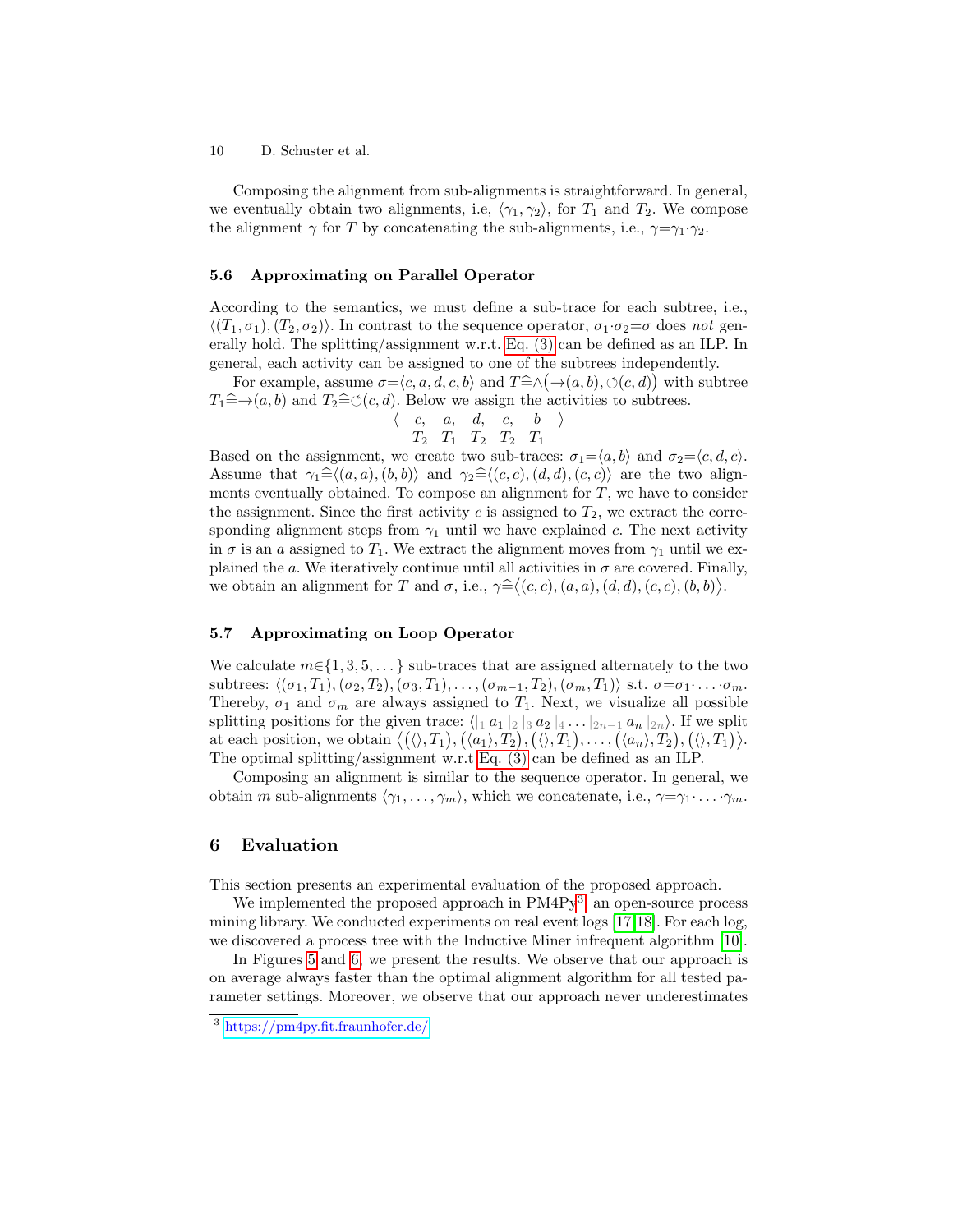<span id="page-10-1"></span>

Fig. 5: Results for [\[17\]](#page-11-15), sample: 100 variants, tree height 24, avg. trace length 28

<span id="page-10-2"></span>

Fig. 6: Results for [\[18\]](#page-11-16), sample: 100 variants, tree height 10, avg. trace length 65

the optimal alignment costs, as our approach returns a valid alignment. W.r.t. optimization problems for optimal splittings/assignments, consider parameter setting TH:5 and TL:5 in [Figure 5.](#page-10-1) This parameter setting results in the highest splitting along the tree hierarchy and the computation time is the lowest compared to the other settings. Thus, we conclude that solving optimization problems for finding splittings/assignments is appropriate. In general, we observe a good balance between accuracy and computation time. We additionally conducted experiments with a decomposition approach  $[15]$  (available in  $P_{\text{TOM}}^4$  $P_{\text{TOM}}^4$ ) and compared the calculation time with the standard alignment implementation (LP-based) [\[12\]](#page-11-7) in ProM. Consider [Table 2.](#page-10-4) We observe that the decomposition approach does not yield a speed-up for [\[17\]](#page-11-15) but for [\[18\]](#page-11-16) we observe that the decomposition approach is about 5 times faster. In comparison to [Figure 6a,](#page-10-2) however, our approach yields a much higher speed-up.

# <span id="page-10-0"></span>7 Conclusion

We introduced a novel approach to approximate alignments for process trees. First, we recursively split a trace into sub-traces along the tree hierarchy based

<span id="page-10-4"></span><span id="page-10-3"></span><sup>4</sup> <http://www.promtools.org/>

| Approach             | $\left  \right $ [17] (sample: 100 variants)] [18] (sample: 100 variants) |            |
|----------------------|---------------------------------------------------------------------------|------------|
| $decomposition$ [15] | $25.22$ s                                                                 | $20.96$ s  |
| standard [12]        | $1.51$ s                                                                  | $103.22$ s |

Table 2: Results for decomposition based alignments